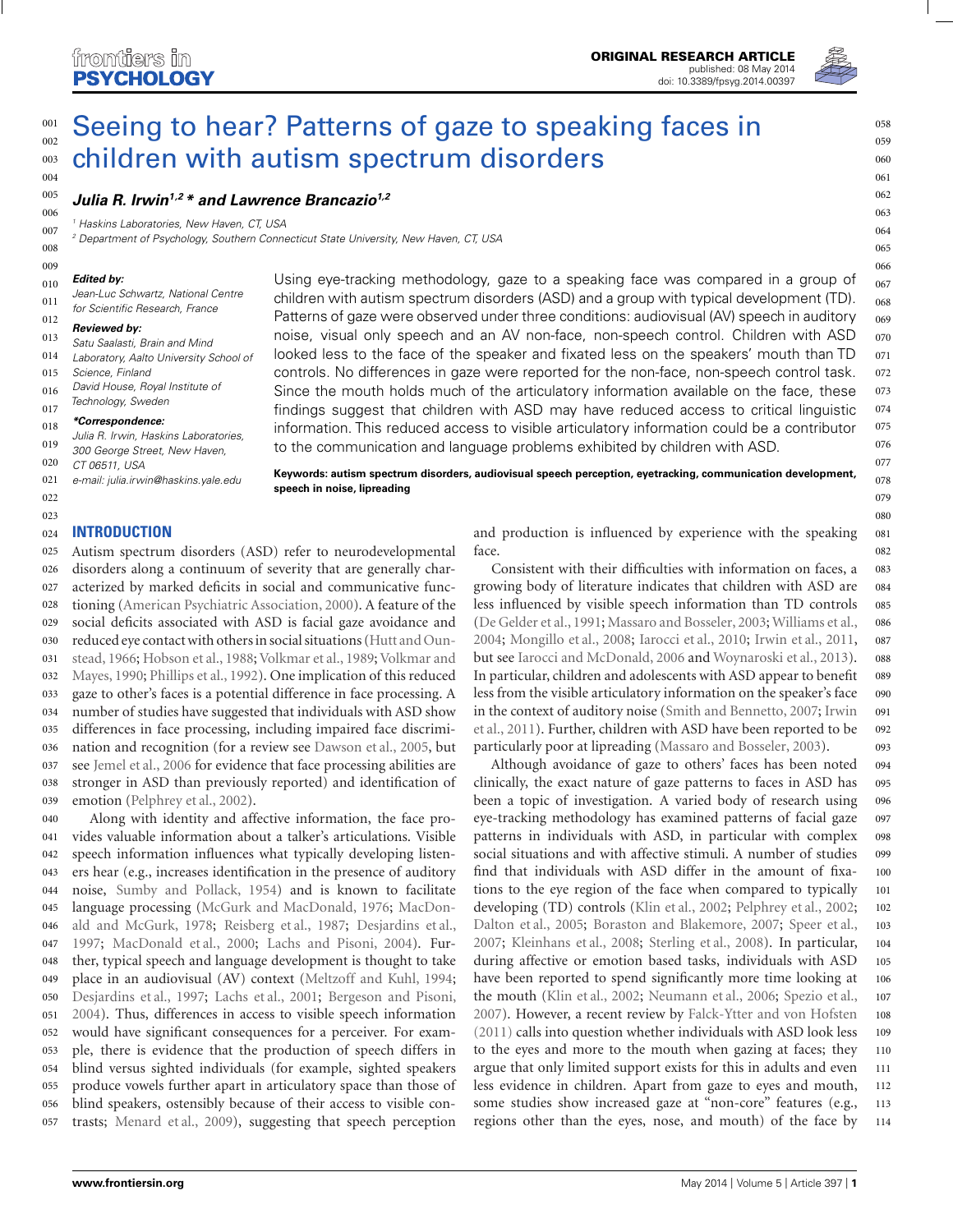115 116 117 118 119 120 121 122 123 124 125 126 127 128 129 130 individuals with ASD compared to TD controls, when gazing at facial expression of emotion [\(Pelphrey et al.](#page-8-0), [2002](#page-8-0)). Reports of differences in patterns of gaze to faces are not unequivocal, however, with a number of studies reporting no group differences in certain tasks [\(Adolphs et al.](#page-7-0), [2001;](#page-7-0) [Speer et al.](#page-8-0), [2007;](#page-8-0) [Kleinhans et al.](#page-8-0), [2008](#page-8-0)). Further, when assessing gaze to a face, pattern of gaze may be a function of both language skill and development. [Norbury et al.](#page-8-0) [\(2009](#page-8-0)) report that pattern of gaze to the mouth is associated with communicative competence in ASD. Reported differences in gaze to faces in children with ASD appear to vary depending on the age of the child [\(Dawson et al.,](#page-7-0) [2005;](#page-7-0) [Chawarska and Shic](#page-7-0), [2009](#page-7-0); [Senju and Johnson](#page-8-0), [2009](#page-8-0)). Moreover, recent work by [Foxe et al.](#page-8-0) [\(2013](#page-8-0)) suggests that multisensory integration deficits present in children with ASD may resolve in adulthood (although subtle differences may persist; [Saalasti et al., 2012](#page-8-0)).

131 132 133 134 135 136 137 138 139 140 141 142 143 144 145 146 147 148 149 150 151 Critically, little is known about gaze to the face during speech perception tasks. A question that arises is whether the previously reported deficit in visual speech processing in children with ASD might simply be a consequence of a failure to fixate on the face. However, recent findings by [Irwin et al.](#page-8-0) [\(2011\)](#page-8-0) provide evidence against this possibility. [Irwin et al.](#page-8-0) [\(2011](#page-8-0)) tested children with ASD and matched TD peers on a set of AV speech perception tasks while concurrently recording eye fixation patterns. The tasks included a speech-in-noise task with auditory-only (static face) and AV syllables (to measure the improvement in perceptual identification with the addition of visual information), a McGurk task (with mismatched auditory and visual stimuli), and a visual-only (speechreading) task. Crucially, [Irwin et al.](#page-8-0) [\(2011\)](#page-8-0) excluded all trials where the participant did not fixate on the speaker's face. They found that even when fixated on the speaker's face, children with ASD were less influenced by visible articulatory information than their TD peers, both in the speech-in-noise tasks and with AV mismatched (McGurk) stimuli. Moreover, the children with ASD were less accurate at identifying visual-only syllables than the TD peers (although their overall speechreading accuracy was fairly [high\).](#page-8-0)

152 153 154 155 156 157 158 159 160 161 162 163 164 165 166 167 168 169 170 171 Irwin et al.'s [\(2011](#page-8-0)) findings indicate that fixation on the face is not sufficient to support efficient AV speech perception. This could suggest differences in how visual speech information is processed in individuals with ASD. However, it could also be due to different gaze patterns on a face exhibited by individuals with ASD. Perhaps if they tend to fixate on different regions of the face than TD individuals, individuals with ASD have reduced access to critical visual information. Consistent with this possibility is evidence that attentional factors can modulate visual influences in speech perception in typical adults; visual influence is reduced when perceivers are asked to attend to a distractor stimulus on the speaker's face [\(Alsius et al.](#page-7-0), [2005](#page-7-0)). Typically developing adults have been shown to increase gaze to the mouth area of the speaker as intelligibility decreases during AV speech tasks [\(Yi et al.,](#page-9-0) [2013\)](#page-9-0). Further, [Buchan et al.](#page-7-0) [\(2007\)](#page-7-0) report that typically developing adults gaze to a central area on the face in the presence of AV speech in noise, reducing the frequency of gaze fixations on the eyes and increasing gaze fixations to the nose and the mouth. If children with ASD do not have access to the same visible articulatory information as the TD controls because their gaze

172 173 patterns differ, this may influence their perception of a speaker's message.

174 175 176 177 178 179 180 181 182 183 184 185 186 187 188 189 190 191 192 193 194 To assess whether there are differences in gaze that underlie the AV speech perception differences in children with ASD as compared to children with typical development, for the present paper we conducted a detailed analysis of the eye-gaze patterns for the participants and tasks reported in [Irwin et al.](#page-8-0) [\(2011](#page-8-0)). In particular, we examined patterns of gaze to a speaking face under perceptual conditions where there is an incentive to look at the face: (1) in the presence of auditory noise and (2) where no auditory signal is present (speechreading). We tested whether children with ASD differ from TD controls not only in overall time spent on the face, but also in the relative amount of time spent fixating on the mouth and non-focal regions. We further examined whether the two groups differ in the time-course of eye-gaze patterns to these regions over the course of a speech syllable. Given that the children with ASD in this sample exhibited poorer use of visual speech information than the TD controls in perceptual measures (both for visual-only and AV speech), the analyses reported here may shed some light on the basis for these differences: Is reduced use of visual speech information in perception associated with differences in patterns of fixation on the talking face?

Finally, as a control for the possibility that there are more general group differences in gaze pattern unrelated to faces, we also analyzed gaze patterns in a control condition with dynamic AV non-face, non-speech stimuli.

## **MATERIALS AND METHODS PARTICIPANTS**

202 203 204 205 206 207 208 209 210 211 Participants in the current study were 20 native English speaking monolingual children, 10 with ASD (eight boys, mean age 10.2 years, age range 5.58–15.9 years) and 10 TD controls (eight boys, mean age 9.6, age range 7–12.6 years). Because the speech conditions in this study required the child participants to report what the speaker said, all participants in this study were verbal. All child participants were reported by parents to have normal or corrected-to-normal hearing and vision. The TD participants had no history of developmental delays including vision, hearing, speech or language problems, by parent report.

212 213 214 215 216 217 218 219 The TD controls were matched with the child ASD participants on sex, age, cognitive functioning and language skill. The TD controls were taken from a larger set of children participating in a study of speech perception  $(n = 80)$ . In addition, the primary caregivers of children with ASD completed a diagnostic interview [autism diagnostic interview-revised (ADI-R), [Lord et al., 1994\]](#page-8-0) about their children ( $n = 10$  adult females).

 $220$ 221 222 223 224 225 226 227 228 Prior to their participation in the study, child participants with ASD received a diagnosis from a licensed clinician. Four participants had a diagnosis of autism, four of Asperger syndrome and two were diagnosed with pervasive developmental disorder not otherwise specified (PDD-NOS); these diagnoses all fall within the classification of ASD. For characterization purposes, participants with ASD were also assessed with the autism diagnostic observation schedule (ADOS; [Lord et al., 2000](#page-8-0)), and their caregivers ( $n = 10$ ) were interviewed with the ADI-R (Lord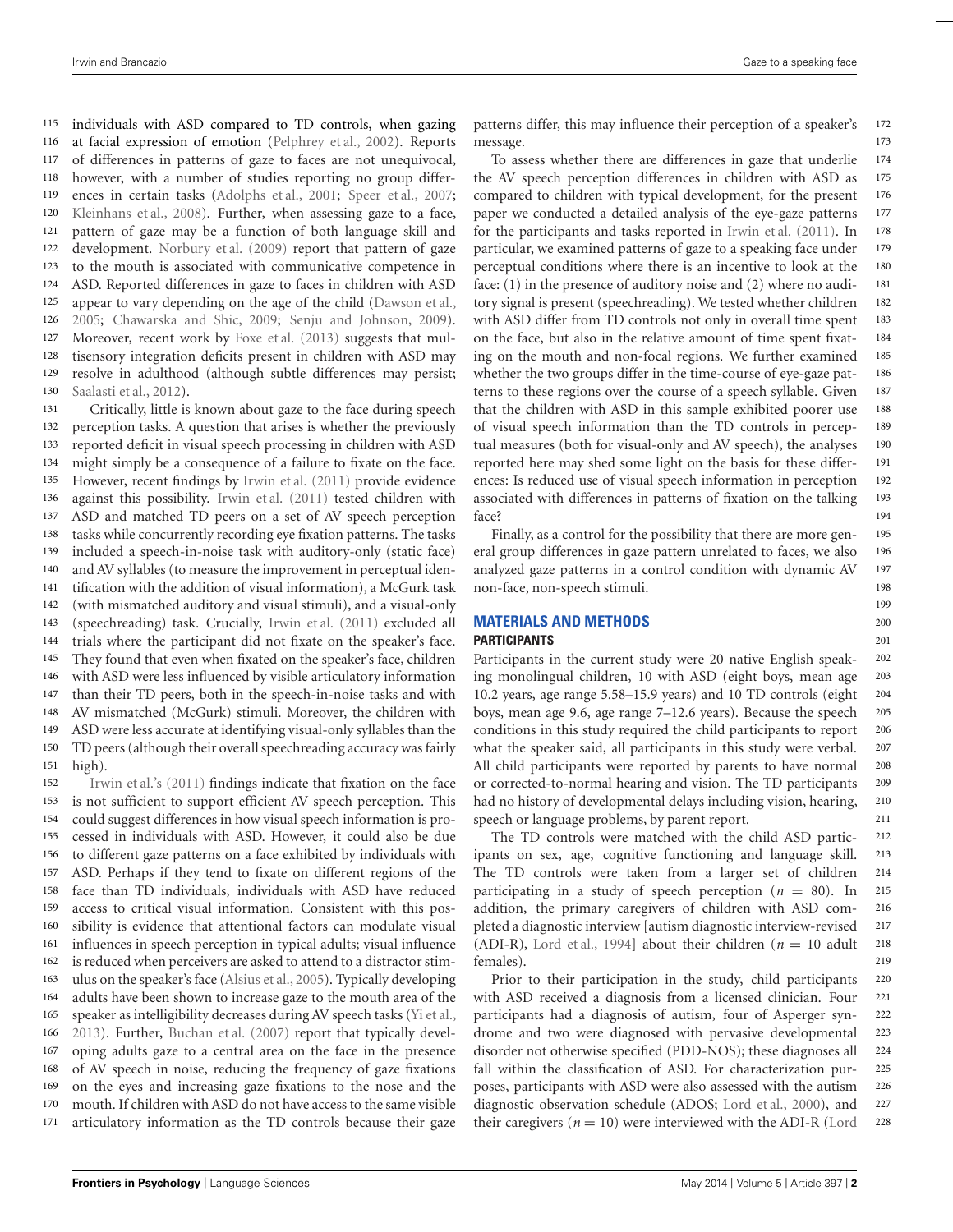322 323

229 230 231 232 233 234 235 236 237 238 239 240 et al., [1994](#page-8-0)). All participants with ASD met or exceeded cutoff scores for autism spectrum or autism proper on the ADOS algorithm. Scores obtained from caregiver interviews showed that the children with ASD met or exceeded cutoff criteria on the language/communication, reciprocal social interactions and repetitive behavior/interest domains on the ADI-R. Consistent with the range of clinical diagnoses, there was heterogeneity in the extent of social and communication deficits and presence of restricted and repetitive behavior (for example, scores on the combined communication and social impairment scales in the ADOS ranged from 7 to 20, where 10 is the minimum cutoff score and 22 is the maximum possible score).

241 242 243 244 245 246 247 248 249 250 The mean age and standard deviations of the child ASD and child TD participants, along with measures of cognitive and language functioning, are presented in **Table 1**. The measures of cognitive functioning were standardized scores for general conceptual ability (GCA) on the Differential Abilities Scale (DAS); the measures of language function were core language index scores (CLI) from the clinical evaluation of language fundamentals-4 (CELF-4; [Semel et al., 2003](#page-8-0)). Independent-samples *t*-tests on age, GCA, and CLI did not reveal significant differences between the groups, as shown in **Table 1**.

251 252 253 254  $255$ 256 257 The sample included here represents a subset of the participants whose data were reported in [Irwin et al.](#page-8-0) [\(2011\)](#page-8-0). The data of three children with ASD and one TD control were excluded from the present analyses because they spent too little time fixating on the face to permit statistical analysis. The data of two other TD control participants were also removed due to the removal of their respective matched ASD participants.

### 259 **MATERIALS**

258

#### 260 *Stimuli*

261 262 263 264 265 266 267 268 269 270 *Speech stimuli.* The speech stimuli were created from a recording of the productions of a male, monolingual, native speaker of American English. This speaker was audio- and video-recorded in a recording booth producing a randomized list of the consonantvowel (CV) syllables /ma/ and /na/. The video was centered on the speaker's face and was framed from just above the top of the speaker's head to just below his chin, and was captured at  $640 \times 480$  pixels. The audio was simultaneously recorded to computer and normalized for amplitude, and then realigned with the

## 271 272

273 274

### **Table 1 | Mean age and cognitive and language measures for the children with ASD and TD.**

|                                                                       | <b>ASD</b> | TD | T-test                                      |
|-----------------------------------------------------------------------|------------|----|---------------------------------------------|
| n                                                                     | 10         | 10 |                                             |
| Age                                                                   | 10.2(3.1)  |    | $9.6(2.4)$ $t(18) = -0.51$ , ns             |
| General conceptual ability                                            |            |    | 92.1 (15.5) 98.9 (15.5) $t(18) = 0.97$ , ns |
| (GCA)                                                                 |            |    |                                             |
| Core language index scores 87.4 (17.3) 97.8 (15.1) $t(18) = 1.4$ , ns |            |    |                                             |
| (CLI)                                                                 |            |    |                                             |
|                                                                       |            |    |                                             |

285 GCA and CLI are standardized scores. Standard deviations are in parentheses.

286 287 288 289 290 291 292 293  $294$ video in Final Cut Pro. Two tokens of /ma/ and /na/ were selected as stimuli. The stimuli were trimmed to start with the mouth position at rest, followed by an opening gesture, closing for the consonant, and release of the consonant into the following vowel, and ended with the mouth returning to rest at the end of the syllable. The stimuli were approximately 1500 ms long, with the acoustic onset of the consonant (for the AV stimuli) occurring at around 600 ms; the acoustic portions of the stimuli were approximately 550 ms in duration, on average.

For AV speech in noise, the stimuli were AV stimuli of /ma/ and /na/. Three versions of each stimulus was created by setting the mean dB of the syllables at 60 dBA, and then adding pink noise at 70, 75, and 70 dBA to the AV /ma/ and /na/ tokens to create stimuli with a range of signal-to-noise levels from less to more noisy (i.e., −10, −15, and −20 dB S/N, respectively). Noise onset and offset were aligned to the auditory speech syllable onset and offset.

The visual-only (speechreading) stimuli were identical to the AV stimuli, except that the audio channel was removed.

305 306 307 308 309 310 311 312 313 314 315 316 317 318 319 320 321 *Non-speech control stimuli.* The AV non-speech stimuli consisted of a set of figure-eight shapes that increased and decreased in size, paired with sine-wave tones that varied in frequency and amplitude. These stimuli were modeled on the speaker's productions of /ma/ and /na/ but did not look or sound like speech. To create the visual stimulus, we measured the lip aperture in every video frame of the /ma/ and /na/ syllables. We then used the aperture values to drive the size of the figure: when the lips closed the figure was small, and upon consonant release into the vowel the figure expanded (see **[Figures 1C,D](#page-3-0)**). The auditory stimuli were created by converting the auditory /ma/ and /na/ syllables into sine-wave analogs, which consist of three or four time-varying sinusoids, following the center-frequency and amplitude pattern of the spectral peaks of an utterance [\(Remez et al.](#page-8-0), [1981](#page-8-0)). These sine-wave analogs sound like chirps or tones. Thus, the AV non-speech stimuli retained the temporal dynamics of speech, without looking or sounding like a speaking face (see **[Figures 1A–E](#page-3-0)**).

### *Visual tracking methodology*

324 325 326 327 328 329 330 Visual tracking was done with an ASL Model 504 pan/tilt remote tracking system, a remote video-based single eye tracker that uses bright pupil, coaxial illumination to track both pupil and corneal reflections at 120 Hz. To optimize the accuracy of the pupil coordinates obtained by the optical camera, this model has a magnetic head tracking unit that tracks the position of a small magnetic sensor attached to the head of the participant, above their left eye.

### *Language assessment*

Language ability was assessed with the CELF-4 [\(Semel et al.](#page-8-0), [2003](#page-8-0)). The CELF-4 is reliable in assessing the language skills of children in the general population and those with a clinical diagnosis including ASD [\(Semel et al., 2003\)](#page-8-0).

### *Cognitive assessment*

339 340 341 342 Cognitive ability was assessed using the Differential Ability Scales (DAS) School Age Cognitive Battery [\(Elliott, 1991](#page-7-0)). The DAS provides a GCA score, which assesses verbal ability, non-verbal reasoning ability, and spatial ability.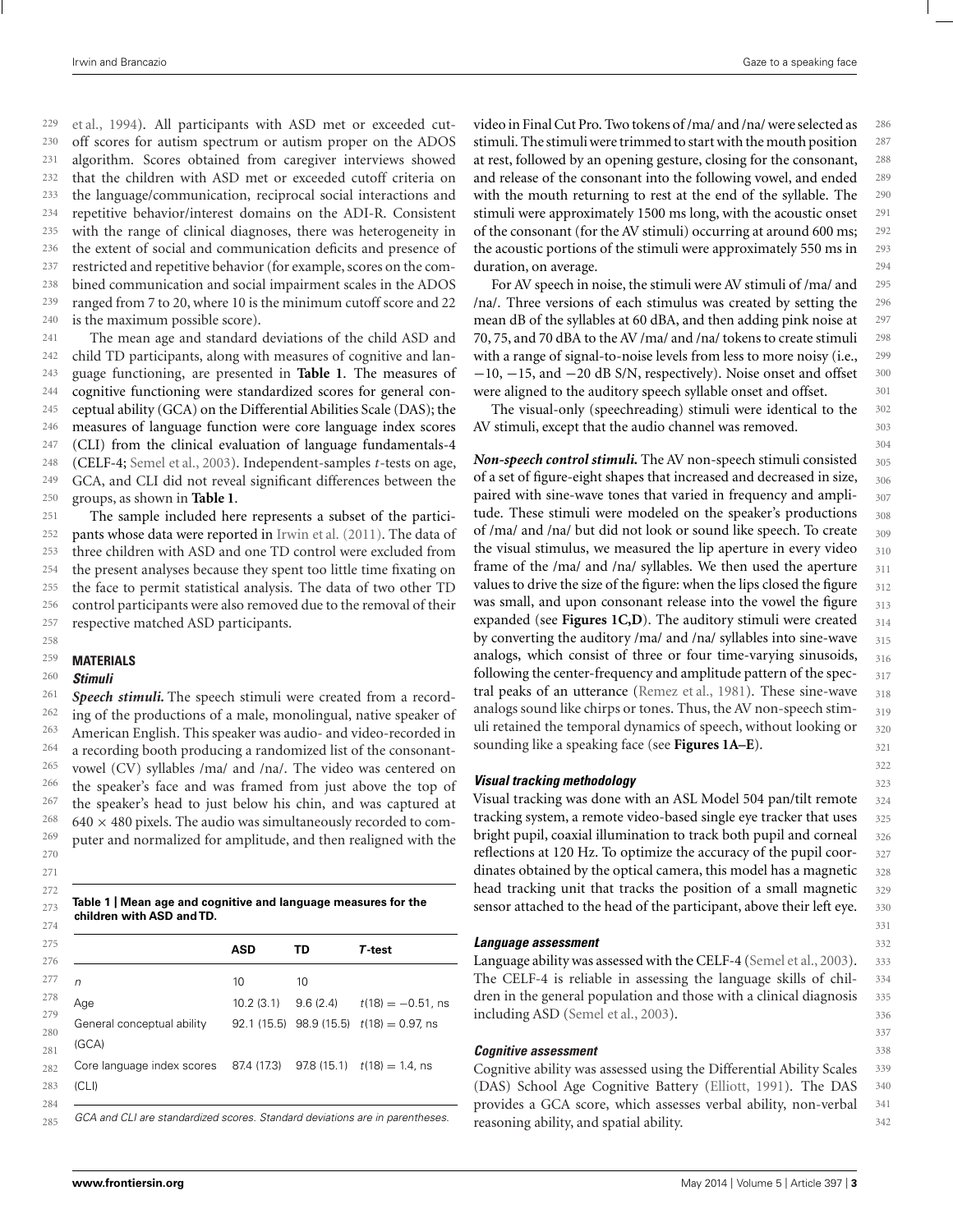<span id="page-3-0"></span>

#### 363 *ADOS*

364 365 366 367 368 Children with ASD were assessed with the ADOS generic (ADOS-G). The ADOS is a semi-structured standardized assessment of communication, social interaction, and play/imaginative use of materials for individuals suspected of having an ASD [\(Lord et al.](#page-8-0), [2002\)](#page-8-0).

### 369 *ADI-R*

370 371 372 373 374 Car[egivers](#page-8-0) [of](#page-8-0) [participants](#page-8-0) [with](#page-8-0) [ASD](#page-8-0) [were](#page-8-0) [given](#page-8-0) [the](#page-8-0) [ADI-R](#page-8-0) [\(](#page-8-0)Lord et al., [1994](#page-8-0)). The ADI-R is a standardized, semi-structured interview for caregivers of those with an ASD to assess autism symptomatology.

### 375 **PROCEDURE**

376 377 378 379 380 381 382 383 384 385 386 387 388 389 After consent was obtained in accordance with the Yale University School of Medicine, all participants completed the experimental tasks in the eye-tracker. Each participant was placed in front of the monitor, after which calibration of the participant's fixation points in the eye-tracker was completed. Prior to any stimulus presentation for each task, directions appeared on the monitor. These directions were read aloud to the participant by a researcher to ensure that they understood the task. In addition, two practice items were completed with the researcher present to confirm that the participant understood and could complete the task. For all conditions, if participants were unsure, they were asked to guess.

#### 390 *Condition 1: AV speech in noise*

391 392 393 394 395 396 Participants were told that they would see and hear a man saying some sounds that were not words and to say out loud what they heard. Each of the six stimuli (two different tokens of each /ma/ and /na/, at each of the three levels of signal-to-noise ratios) was presented four times, for a total of 24 trials in a random sequence.

#### 397 *Condition 2: visual only (speechreading)*

398 399 Participants were told that they would see a man saying some sounds that they would not be able to hear, and then asked to say out loud what they thought the man was saying. Each of the four stimuli (two different tokens of each /ma/ and /na) was presented five times, for a total of 20 trials in a random sequence.

## *Condition 3: non-speech control*

432 433 434 435 436 For this task, two stimuli were presented in sequence on each trial. The paired stimuli were either modeled on different tokens of the same syllable (e.g., both /ma/ or both /na/) or on tokens of different syllables (one /ma/ and one /na/). Participants were told that they would see two shapes that would open and close and should say out loud whether the two shapes opened and closed in the same way (e.g., both modeled on /ma/ or both modeled on /na/, although no reference was made to the speech origins of the stimuli to participants) or if the way that they closed was different (e.g., one modeled on /ma/ and one on /na/). Each pairing was presented seven times, for a total of 28 trials in a random sequence.

437 438 439 440 441 442 443 444 445 The three tasks were blocked and presented in random order. The inter-stimulus interval for all trials within the blocks was 3 s. After every five trials, participants were presented with a slide of animated shapes and faces, to maintain attention to the task. All audio stimuli were presented at a comfortable listening level (60 dBA) from a centrally located speaker under the eye-tracker, and visual stimuli were presented at a  $640 \times 480$  aspect ratio on a video monitor 30 inches from the participant.

After the experimental procedure participants were tested with the battery of cognitive and language assessments and caregivers of the ASD participants were interviewed separately with the ADI-R.

# **RESULTS**

451 452 453 454 455 456 Participant gaze to the speaker's face was examined by group for the AV speech-in-noise and visual-only (speechreading) trials, as was gaze on the figure-eight shape in non-speech trials. The eye tracker recorded fixation position in x and y coordinates at approximately 8 ms intervals. (In cases where the coordinates were not recorded, the x- and y-coordinates of the previous time point were applied).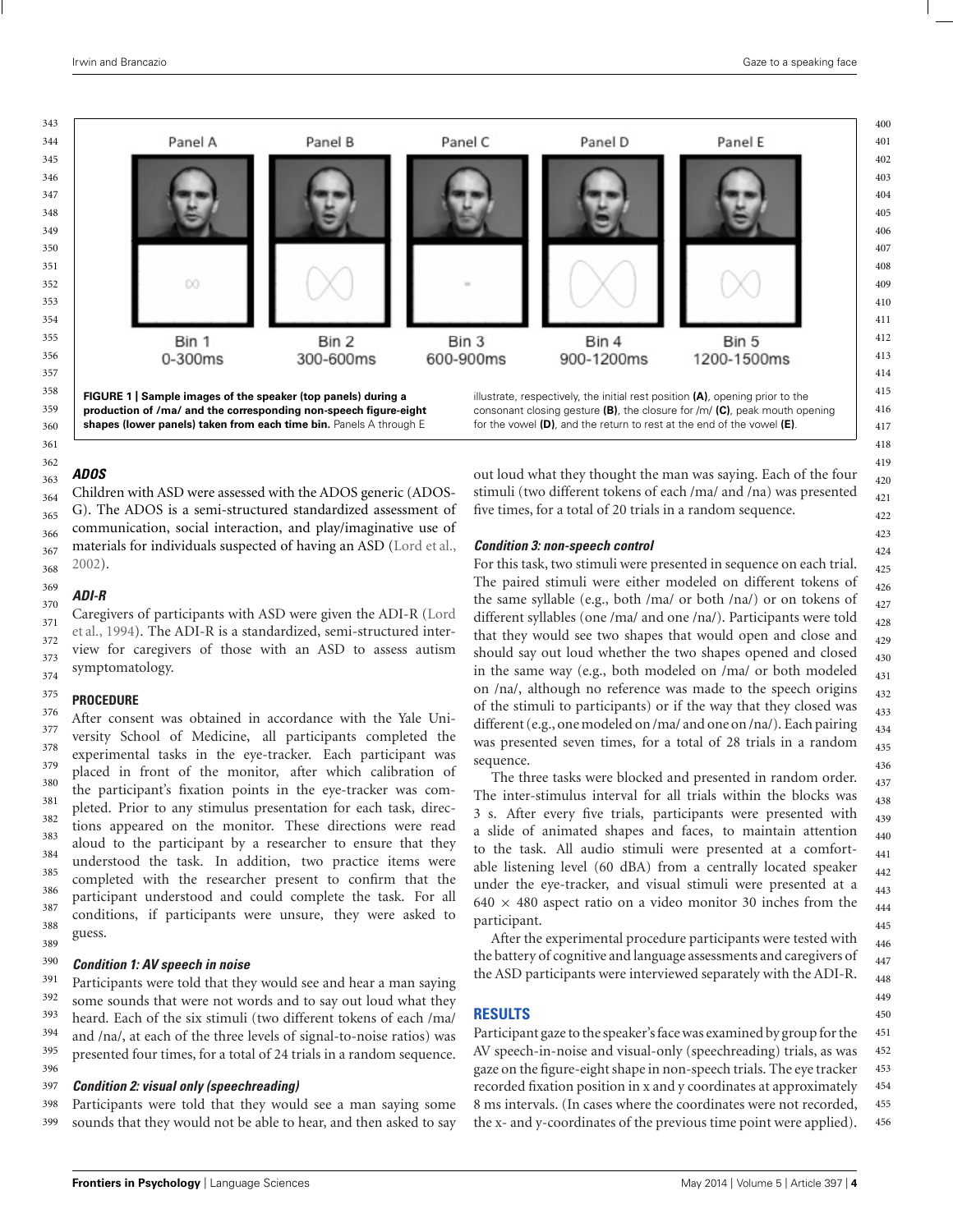457 458 459 460 Each x-y coordinate was coded according to whether it was onscreen or off-screen, and if it was on-screen, whether it was part of an on-face fixation or not. Off-screen fixations were eliminated from the data.

461 462 463 464 465 466 467 468 469 470 471 472 473 474 475 476 The on-face coordinates were coded according to face regions, namely: forehead, jaw, cheeks, ears, eyes, mouth region (including the spaces between the lower lip and the jaw and between the upper lip and the nose), and nose. The primary regions of interest were the *mouth region* and a collective set of *non-focal regions* (face areas other than the mouth region, eyes, and nose), in light of reports that children with ASD spend relatively more time fixating on non-focal regions of the face [\(Pelphrey et al., 2002\)](#page-8-0). The non-focal regions encompassed the ears, the cheeks, the forehead, and all other regions not otherwise labeled (primarily the space between the eye and the ear, between the nose and cheek, and between the eyes). The jaw area was not included in either the mouth region or the non-focal regions; this is because the jaw, unlike the other non-focal regions, has extensive movement that is time-locked to the speech articulation – thus, jaw movement conveys information about the kinematics of the speech act.

477 478 479 For the non-speech condition, the on-screen regions were coded in an analogous manner, based on the extent of the figure-eight shape. These regions are described below.

480 481 482 483 484 485 486 487 488 489 490 491 Data points were only included as fixations if they had less than a 40 pixel movement from the previous time point, and occurred within a contiguous 100 ms window of similar small movements that did not cross into a different face region, as defined above. In all, 14.5% of the time steps were eliminated across the AV speechin-noise and visual-only tasks for being either off-screen, saccades, or blinks. Although the mean percentage of dropped data points was higher for the ASD sample than for the TD sample, the difference was not statistically significant [for AV speech-in-noise, ASD:  $M = 19.4\%, SD = 13.3; TD: M = 11.8\%, SD = 7.4; t(18) = 1.60,$ ns; for visual-only, ASD: *M* = 17.0%, SD = 12.0; TD: *M* = 10.0%,  $SD = 5.3$ ;  $t(18) = 1.70$ , ns].

492 493 494 495 496 497 498 499 500 501 502 503 504 505 506 The individual time steps were collapsed into 300 ms time bins (0–300 ms, 300–600 ms, 600–900 ms, 900–1200 ms, and 1200– 1500 ms); we thus calculated the total amount of time spent in each region within each time bin. These time bin boundaries were selected because they roughly corresponded to visual landmarks in the speech signal. The first bin (0–300 ms) preceded the onset of visible movement; the second bin (300–600 ms) included opening of the mouth prior to the consonant and the initiation of closing (either lips in /ma/ or upward tongue-tip movement in /na/); the third bin (600–900 ms) included the consonantal closure and release, and the final two time bins (900–1200 ms and 1200–1500 ms, respectively) span production of the vowel until the end of the trial (for an image of articulation in each of the time bins paired with the corresponding figure-eight shape, see **[Figure 1](#page-3-0)**).

507 508 509 510 511 512 513 As a result, our dependent variables were the mean percentage of time gazing on a given region within a time bin. Time spent fixating on the *face* was calculated as a percentage of time fixated anywhere on the computer monitor within each time bin. In contrast, time spent fixating on *specific face regions* (mouth region and non-focal areas) was calculated as a percentage of time spent fixated on the face within each time bin.

514 515 516 517 518 519 520 521 522 523 524 525 526 527 528 529 530 531 532 533 534 535 536 537 First, we examined whether there were group differences in the percentage of time spent fixating on the *face* of the speaker out of time spent fixating on-screen. **[Figure 2](#page-5-0)** presents the mean time spent on face by group and time bin separately for the AV speech-in-noise and visual-only tasks. As the figure shows, the ASD group on average spent consistently less time on the face than the TD group in both tasks. A set of 2 (group: ASD, TD) by 5 (time bin: 0–300 ms, 300–600 ms, 600–900 ms, 900–1200 ms, and 1200–1500 ms) mixed factor analyses of variance (ANOVAs) were conducted for AV speech-in-noise and visual-only, respectively. There was a significant main effect of group with less time spent on the face by the ASD group than the TD group for AV speech-in-noise with a marginal effect for visual-only [for AV speech-in-noise, ASD: *M* = 60.8, SD = 25.0; TD: *M* = 82.3,  $SD = 21.9; F(1,18) = 6.31, p = 0.02, \eta_G^2 = 0.22;$  for visualonly, ASD: *M* = 74.3, SD = 20.7; TD: *M* = 84.2, SD = 14.9;  $F(1,18) = 3.39, p = 0.08, \eta_G^2 = 0.12$ . These mean differences reflect mo[derate](#page-8-0) [to](#page-8-0) [large](#page-8-0) [effect](#page-8-0) [size](#page-8-0) [estimates](#page-8-0) [\(Cohen](#page-7-0)[,](#page-8-0)[1973](#page-7-0)[;](#page-8-0) Olejnik and Algina, [2003](#page-8-0); [Bakeman, 2005\)](#page-7-0). There was also a main effect of time bin in both analyses [AV speech-in-noise:  $F(4,72) = 26.48$ ,  $p<sub>g</sub> < 0.0001$ ,  $\eta_G^2 = 0.23$ ; visual-only:  $F(4,72) = 42.7$ ,  $p < 0.001$ ,  $\eta_G^2 = 0.41$ , reflecting a rapid increase in fixations on the face from the first to second bins that leveled off by the third bin. The interaction of group and time was not significant for either task.

538 539 540 541 542 543 544 545 546 547 548 Next, we examined whether there were group differences in gaze to specific regions on the face. We chose the mouth region and non-focal areas (as defined above) as regions of interest<sup>1</sup>. We ran a set of 2 (group: ASD, TD) by 5 (time bin: 0–300 ms, 300– 600 ms, 600–1200 ms, 1200–1500 ms) ANOVAs on the percentage of time spent in each region of interest out of time spent on theface, with separate analyses for the AV speech-in-noise and visual-only tasks, and separate analyses for the mouth region and non-focal areas. **[Figure 3](#page-5-0)** presents the relative percentages of time spent in each region of interest by group and time, separately for the AV speech-in-noise and visual-only tasks.

549 550 551 552 553 554 555 556 557 558 559 560 561 562 563 564 565 566 First, consider the *mouth region*. There was a significant main effect of group for both tasks, with a relatively smaller percentage of time spent on the mouth region for the ASD group than the TD group [for AV speech-in-noise, ASD: *M* = 26.0, SD = 24.1; TD:  $M = 52.9$ , SD = 30.8;  $F(1,18) = 11.25$ ,  $p < 0.005$ ,  $\eta_G^2 = 0.29$ ; for visual-only, ASD: *M* = 35.0, SD = 29.5; TD: *M* = 56.1, SD = 32.6;  $F(1,18) = 4.46$ ,  $p = 0.05$ ,  $\eta_G^2 = 0.14$ . There was also a main effect of time for both tasks [AV speech-in-noise:  $F(4,72) = 23.18$ ,  $p<sub>s</sub>$  < 0.0001,  $\eta_G^2 = 0.32$ ; visual-only:  $F(4,72) = 23.7$ ,  $p < 0.0001$ ,  $\eta_G^2 = 0.30$ , with an overall increase in fixations on the mouth region from the first to third bins before leveling off. Interestingly, there was an interaction of group and time bin for AV speechin-noise  $[F(4,72) = 10.06, p < 0.0001, \eta_G^2 = 0.17]$ , but not for visual-only (*F* < 1). As shown in **[Figure 3](#page-5-0)**, for AV speech-in-noise, fixations on the mouth region were similar for the two groups in the first time bin (0–300 ms, prior to the onset of mouth movement), but the subsequent increase in mouth region fixations was

<sup>&</sup>lt;sup>1</sup>In addition to the analyses of the mouth region and non-focal regions, we also conducted statistical analyses of fixations on other major face areas, namely the eyes and nose. However, each involved few fixations overall and the analyses did not reveal reliable differences between groups; thus, they are not reported here.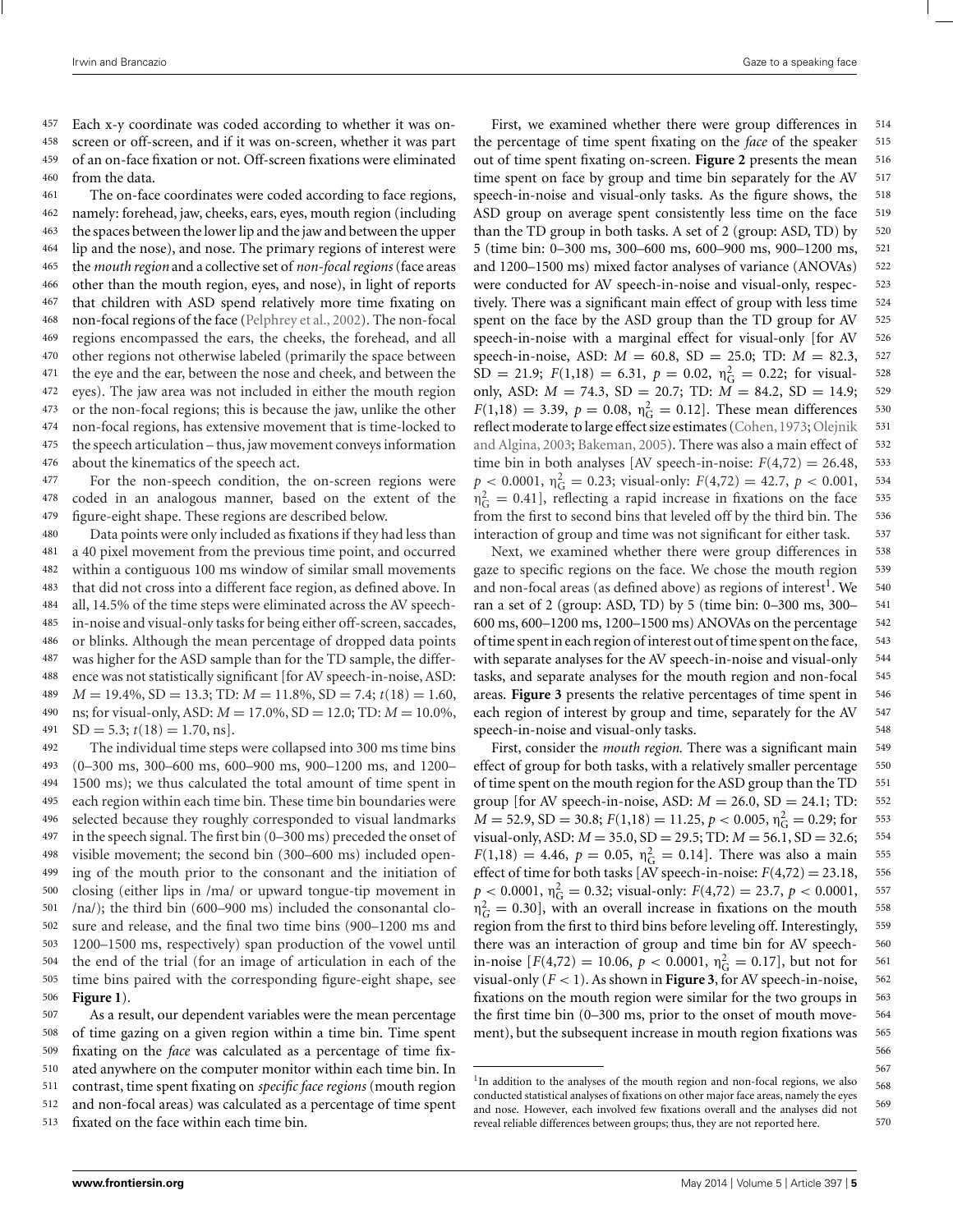<span id="page-5-0"></span>

**FIGURE 2 | Mean time spent on the face region as a percentage of time spent on-screen for each of the time bins and for the ASD group (closed circles) and the TD group (open squares).** The left and

right panels present results for AV speech in noise and visual-only, respectively. Error bars represent standard errors, calculated independently for each time bin.





**TD group (open squares).** The left and right panels present results for AV speech in noise and visual-only, respectively. Error bars represent standard errors, calculated independently for each time bin.

 much more pronounced for the TD group than the ASD group. In contrast, in the visual-only task the two groups' trajectories across time were similar, differing in overall percentage of time in the mouth region.

 Next, consider the *non-focal regions*. For AV speech-in-noise, there was a significant main effect of group, with a relatively higher percentage of time spent fixating on non-focal regions by the ASD group than the TD group  $[ASD: M = 19.5, SD = 19.6;$ TD:  $M = 7.3$ , SD = 10.5;  $F(1,18) = 6.48$ ,  $p < 0.05$ ,  $\eta_G^2 = 0.15$ . There was not a significant main effect of time,  $F(4,72) = 1.11$ , ns, but there was a significant interaction of group and time,  $F(4,72) = 4.98, p < 0.005, \eta_G^2 = 0.12$ . Time spent on non-focal regions was similar for the two groups in the first time bin, but dropped off rapidly for the TD group while remaining relatively frequent for the ASD group across the whole trial. For visual-only, there was again a main effect of group  $[ASD: M = 17.3, SD = 16.9;$ TD:  $M = 9.2$ , SD = 12.6;  $F(1,18) = 5.43$ ,  $p < 0.05$ ,  $\eta_G^2 = 0.11$ , along with a significant main effect of time,  $F(4,72) = 17.64$ ,  $p < 0.0001$ ,  $\eta_G^2 = 0.37$ , with a decrease in time spent on non-focal regions from the first time bin to the subsequent bins. The interaction of group and time  $(F < 1)$  was not statistically significant in the visual-only task<sup>2</sup>.

<sup>&</sup>lt;sup>2</sup>We initially considered the jaw as a non-focal region, but removed it from the category because of its extensive movement during the speech event (thus providing information about the kinematics of the speech act), which distinguished it from other non-focal areas. However, we did repeat the analyses of the non-focal regions with the jaw included. This inclusion did not change the outcome for AV speech-in-noise, but it did for visual-only. In the visual-only task, there were considerably more fixations in the jaw region by the TD participants than the ASD participants (although, in an analysis of just fixations on the jaw, the difference was not statistically reliable). As a result, including jaw in the non-focal category had the effect of eliminating the statistically significant group difference in non-focal fixations. However, this obscures an interesting difference between the groups: The ASD group spent relatively more time fixating on face areas that convey less information about the kinematics of the speech articulations (e.g., the cheeks).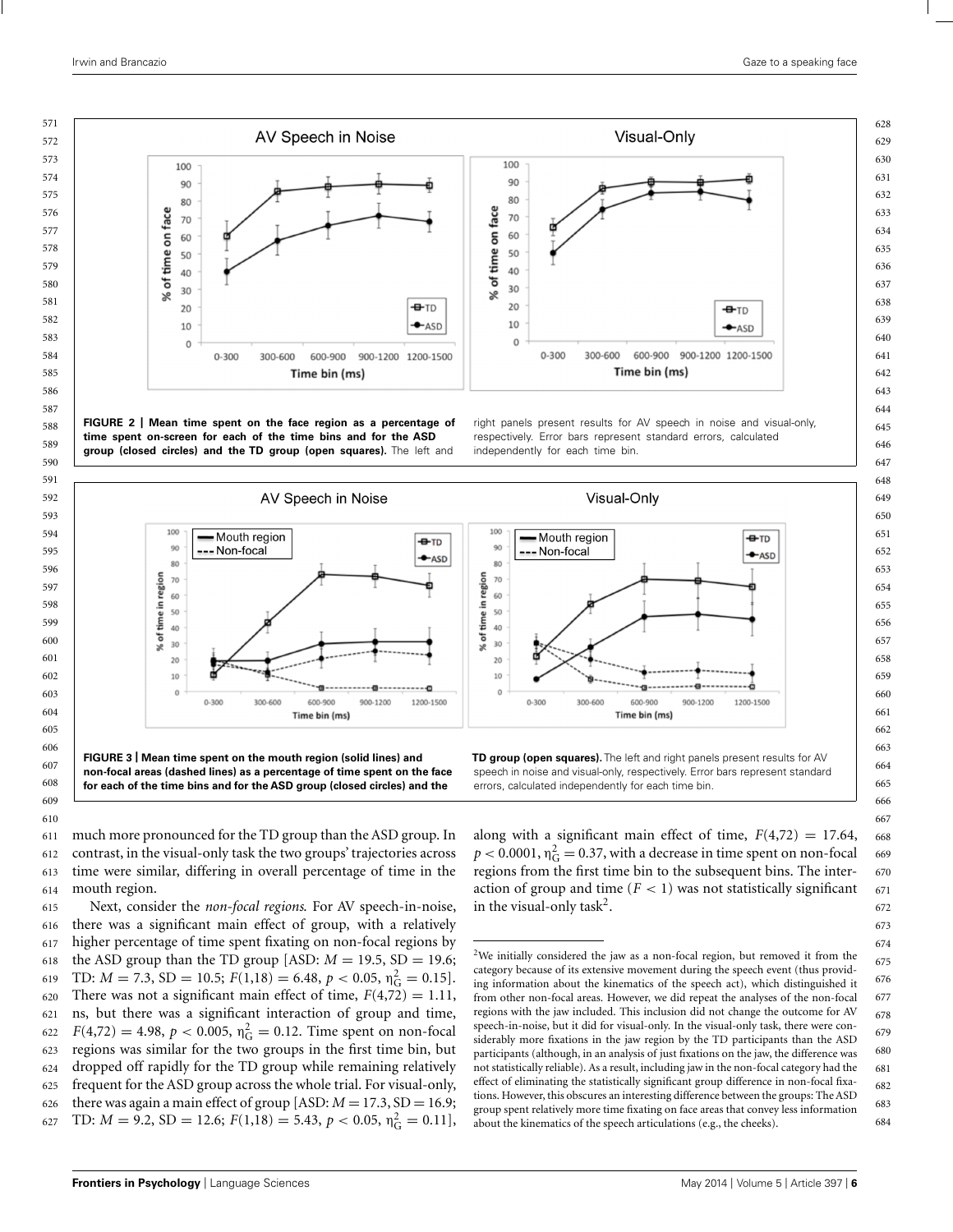

707 708 709 710 711 712 713 714 715 716 717 The results in the speech tasks can be summarized as follows. First, the ASD group spent, on average, less time gazing on the face than the TD group, and this difference was more pronounced in the AV speech-in-noise task than in the visual-only task. Second, when fixating on the face, the ASD group spent relatively less time fixating on the mouth region than the TD group, and relatively more time fixating on non-focal regions. Finally, the two groups differed in their relative pattern of fixations on the speech over the course of a trial. Specifically, the TD group exhibited a pattern of initially looking at non-focal regions but then shifting to the mouth as the articulation unfolded. The ASD group had a similar but reduced shift in the visual-only task, but did not exhibit this shift in the AV speech-in-noise task.

## 718

#### 719 **NON-SPEECH CONTROL CONDITIONS**

720 721 722 723 724 725 726 727 728 729 730 731 732 733 734 735 736 737 738 739 740 741 Finally, to assess whether there were group differences in gaze to the non-speech stimuli, a series of independent 2 (group: ASD, TD)  $\times$  5 (time bins: 0–300 ms, 300–600 ms, 600–900 ms, 900– 1200 ms, and 1200–1500 ms) ANOVAs were run on fixations to the figure-eight shapes during time spent on screen. The earliest time bin encompasses pre-movement (0–300 ms), the next time bin (300–600 ms) an increase to maximum size; the third time bin (600–900 ms) from maximum size to minimum size and the final two time bins increasing until the end of the trial (900– 1200 ms, 1200–1500 ms, see **[Figure 1](#page-3-0)**). We defined two regions of interest: a narrow region encompassing an area around the outline of the figure-eight shape at its smallest point (see **[Figure 1C](#page-3-0)**), and a broad region encompassing the area around the outline of the shape at its largest point (see **[Figure 1D](#page-3-0)**). We analyzed percentage of trials with fixations in each region at the previously defined time samples that incorporated the shape's transition from a small outline to a large one. The percentage of time spent in the broad region, shown in **Figure 4**, had a main effect of time bin  $[F(4,72) = 12.33, p < 0.0001, \eta_G^2 = 0.13]$ , due to an increase from the first bin (prior to movement) to the second, but no main effect of group  $[F(1,18) = 1.09, \text{ns}]$  and no interaction of group and time bin  $(F < 1)$ . The percentage of time in the narrow region

742 743 744 745 746 747 748 also had a main effect of time bin  $[F(4,72) = 8.32, p < 0.001,$  $\eta_G^2 = 0.14$ , with less time in the inner region in the first bin (prior to movement) and in the last two bins (when the shape was larger), but again with no main effect of group (*F* < 1) and no interaction of group and time bin  $[F(4,72) = 1.10, \text{ns}]$ . Overall, the TD and ASD groups exhibited similar gaze patterns with the non-speech stimuli.

# **DISCUSSION**

751 752 753 754 755 756 757 758 The current study examined pattern of gaze to a speaking face by children with ASD and a set of well-matched TD controls. Gaze was examined under conditions that create a strong incentive to attend to the speaker's articulations, namely, AV speech with background noise and visual only (speechread) speech. We found differences in the gaze patterns of children with ASD relative to their TD peers, which could impact their ability to obtain visible articulatory information.

759 760 761 762 763 764 765 766 767 768 769 770 771 The findings indicated that children with ASD spent significantly less time gazing to a speaking face than the TD controls, which is consistent with diagnostic criteria for this disorder and findings [from previous research \(Hutt and Ounstead, 1966;](#page-8-0) Hobson et al., [1988](#page-8-0); [Volkmar et al., 1989](#page-8-0); [Volkmar and Mayes](#page-8-0), [1990;](#page-8-0) [Phillips et al.](#page-8-0), [1992](#page-8-0)). The reduction in gaze to the face of the speaker was greater in the speech in noise than the visual-only condition. This suggests that children with ASD gaze at the face of the speaker when the task requires it, as in speechreading. This is perhaps consistent with the finding that the difference in perceptual performance between the ASD and TD groups [\(Irwin et al.,](#page-8-0) [2011](#page-8-0)) was less pronounced in the visual-only condition than with speech in noise.

772 773 774 775 776 777 778 779 780 781 782 783 784 785 786 787 788 Importantly, when fixated on the face of speaker, the children with ASD were significantly less likely to gaze at the speaker's mouth than the TD children in the context of both speech in noise and speechreading. This finding might appear to conflict with previous findings of increased gaze to the mouth by individuals with ASD in comparison to TD controls (e.g., [Klin et al.,](#page-8-0) [2002](#page-8-0); [Neumann et al., 2006;](#page-8-0) [Spezio et al., 2007](#page-8-0)). However, this disparity may arise from the specific demands of the respective tasks. Findings of increased gaze on the mouth by children with ASD have typically occurred when the task required emotional or social judgments and when the mouth was not the primary source of the relevant information. In contrast, our study involved a speech perception task, so the mouth *was* the primary source of relevant (articulatory) information. These findings in tandem suggest that children with ASD paradoxically may be *less* likely to attend to the mouth when it carries *greater* informational value.

789 790 791 792 793 794 795 796 Instead of gazing at the mouth during the speech in noise task, the children with ASD tended to spend more time directing their gaze to non-focal areas of the face (also see [Pelphrey et al., 2002](#page-8-0)). Non-focal areas such as the ears, cheeks, and forehead carry little, if any, articulatory information. For speech in noise, as the speaker began to produce the articulatory signal, the TD children looked more to the mouth than did the children with ASD, who continued to gaze at non-focal regions.

797 798 Notably, the group differences were less prominent in the visual-only condition, where visual phonetic information on the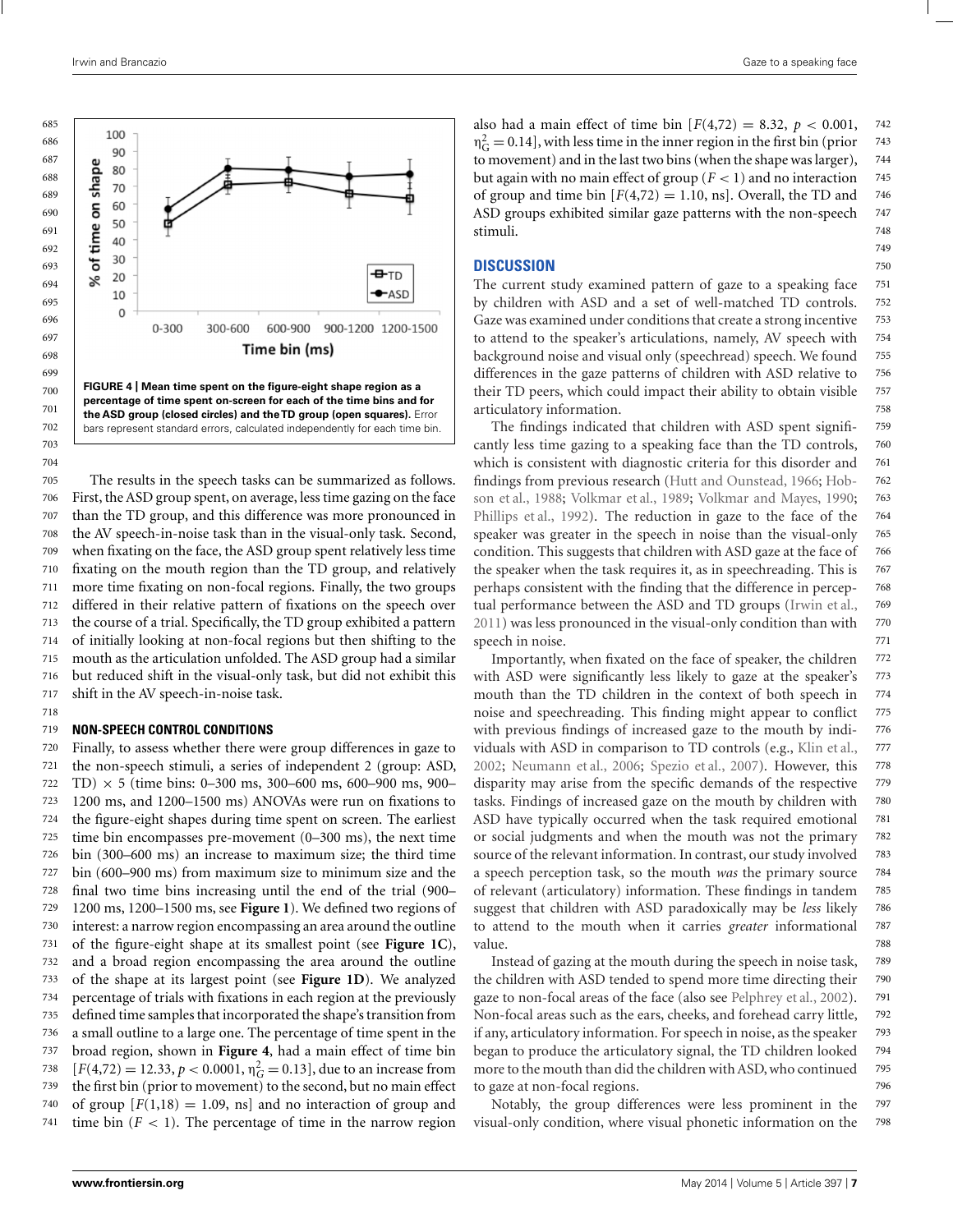869 870

<span id="page-7-0"></span>799 800 mouth is fundamental to the task (in contrast to the speech-innoise task, where there is an auditory speech signal). In this case,

801 802 the two groups exhibited a similar pattern of shifting from non-

803 804 805 806 807 focal areas to the mouth region as the speaker began to produce the syllable, even though the ASD group overall spent relatively less time on the mouth and more time on non-focal regions than the TD controls. This finding suggests that children with ASD may be able to approximate a similar pattern of gaze to areas of the face that hold important articulatory information when it is required

808 809 by the task. Finally, there were no significant differences by group in pattern

810 811 812 813 814 of gaze for the non-speech, non-face control condition. This suggests that the differences in gaze patterns between children with ASD and TD do not necessarily occur for all AV stimuli, and are consistent with the notion that these differences are specific to speaking faces.

815 816 817 818 819 820 821 822 823 824 825 826 827 In the Introduction, we outlined two possible reasons for why children with ASD are less influenced by visual speech information than their TD peers, even when they are fixated on the face [\(Irwin et al.](#page-8-0), [2011\)](#page-8-0), namely, that they have an impairment in AV speech processing, or that they have reduced access to critical visual information. The present results do not address the question of a processing impairment, but they do offer insight into the issue of access to speech information. Because the mouth is the source of phonetically relevant artic[ulatory information available on the face \(](#page-8-0)Thomas and Jordan, [2004\)](#page-8-0), our results may help account for the language and communication difficulties exhibited by children with ASD.

828 829 830 831 832 833 834 835 836 837 838 839 840 841 To summarize, even with a sample of verbal children who were closely matched in language and cognition to controls, we found differences in pattern of gaze to a speaking face between children with ASD and TD controls. However, these findings should be interpreted with caution, given the small sample size, broad age range and varied diagnostic category. Future research should be conducted to assess how differences in each of these variables impacts pattern of gaze. In particular, an interesting question is whether pattern of gaze relates to communicative skill (e.g., as in [Norbury et al., 2009;](#page-8-0) also see Falck-Ytter et al., 2012). A larger sample would allow for examination of this relationship. Further, the speech stimuli in the current study were consonant-vowel speech syllables; future research should also examine sentence level connected speech.

842 843 844 845 846 847 848 849 850 851 852 853 854 855 Finally, future work should consider the possible implications of the results for intervention. Our results in the speech-in-noise task indicate that children with ASD may not spontaneously look to critical areas of a speaking face in the presence of background noise, even though it would improve comprehension. This is particularly problematic in light of findings that auditory noise is especially disruptive for individuals with ASD in speech perception (Alcántara et al., 2004). However, the results in the visual-only speechreading task, where children with ASD did tend to shift their gaze from non-focal areas to the mouth (albeit to a lesser degree than the TD controls), suggests that children with ASD can show more typical gaze patterns when necessary. Therefore, intervention to help individuals with ASD to gain greater access to visible articulatory information may be useful, with the goal of increased

856 communicative functioning in the natural listening and speaking environment.

## **ACKNOWLEDGMENTS**

860 861 862 863 864 865 866 867 868 This work was supported by the National Institutes of Health. [P01 HD-001994, Jay Rueckl, PI; R03 DC-007339, Julia Irwin, PI; R21 DC-00403, DC-011342, Julia Irwin, PI; R01 DC-000403, Cathi Best, PI]. Thanks go to Jim Magnuson and Alice Carter for discussions about the manuscript. Additional thanks go to Lauren Tornatore for assistance with data collection, and Jessica Ross, Stephanie Murana and Dana Albert for assistance in preparing the manuscript.

## **REFERENCES**

- 871 872 Adolphs, R., Sears, L., and Piven, J. (2001). Abnormal processing of social information from faces in autism. *J. Cogn. Neurosci.* 13, 232–240. doi: 10.1162/089892901564289
- 873 874 875 876 Alcántara, J. I., Weisblatt, E. J. L., Moore, B. C. J., and Bolton, P. F. (2004). Speechin-noise perception in high-functioning individuals with autism or Asperger's syndrome. *J. Child Psychol. Psychiatry* 45, 1107–1114. doi: 10.1111/j.1469- 7610.2004.t01-1-00303.x
- 877 878 Alsius, A., Navarra, J., Campbell, R., and Soto-Faraco, S. (2005). Audiovisual integration of speech falters under high attention demands. *Curr. Biol.*15, 839–843. doi: 10.1016/j.cub.2005.03.046
- 879 880 881 American Psychiatric Association. (2000). *Diagnostic and Statistical Manual of Mental Disorders*, *DSM-IV-TR*®. Washington, DC: American Psychiatric Publishing.
- 882 883 Bakeman, R. (2005). Recommended effect size statistics for repeated measures designs. *Behav. Res. Methods* 37, 379–384. doi: 10.3758/BF03 192707
- 884  $985$ 886 Bergeson, T. R., and Pisoni, D. B. (2004). "Audiovisual speech perception in deaf adults and children following cochlear implantation," in *The Handbook of Multisensory Processes*, eds B. E. Stein, C. Spence, and G. Calvert (Cambridge, MA: MIT Press), 749–771.
- 887 888 Boraston, Z., and Blakemore, S. J. (2007). The application of eye-tracking technology in the study of autism. *J. Physiol.* 581, 893–898. doi: 10.1113/jphysiol.2007.133587
- 889 890 891 Buchan, J., Parè, M., and Munhall, K. (2007). Spatial statistics of gaze fixations during dynamic face processing. *Soc. Neurosci.* 2, 1–13. doi: 10.1080/17470910601043644
- 892 893 894 Chawarska, K., and Shic, F. (2009). Looking but not seeing: atypical visual scanning and recognition of faces in 2 and 4 year old children with autism spectrum disorder. *J. Autism Dev. Disord.* 39, 1663–1672. doi: 10.1007/s10803-009- 0803-7
- 895 Cohen, J. (1973). Eta-squared and partial eta squared in fixed factor ANOVA designs. *Educ. Psychol. Meas.* 33, 107–113. doi: 10.1177/001316447303300111
- 896 897 898 Dalton, K. M., Nacewicz, B. M., Johnstone, T., Shaeferm, H. S., Gernsbacher, M. A., Goldsmith, H. H., et al. (2005). Gaze fixation and the neural circuitry of face processing in autism. *Nat. Neurosci.* 8, 519–526. doi: 10.1038/nn1421
- 89C 900 Dawson, G.,Webb, S. J., and McPartland, J. (2005). Understanding the nature of face processing impairment in autism: insights from behavioral and electrophysiological studies. *Dev. Neuropsychol.* 27, 403–424. doi: 10.1207/s15326942dn2703\_6
- 901 902 903 De Gelder, B., Vroomen, J., and Van Der Heide, L. (1991). Face recognition and lip reading in autism. *Eur. J. Cogn. Psychol.* 3, 69–86. doi: 10.1080/09541449108406220

904 905 Desjardins, R. N., Rogers, J., and Werker, J. F. (1997). An exploration of why preschoolers perform differently than do adults in audiovisual speech perception tasks. *J. Exp. Child Psychol.* 66, 85–110. doi: 10.1006/jecp.1997.2379

- 906 907 Elliott, C. D. (1991). *Differential Ability Scales: Introductory and Technical Handbook*. New York: The Psychological Corporation.
- 908 909 910 Falck-Ytter, T., Fernell, E., Hedvall, A. L., Von Hofsten, C., and Gillberg, C. (2012). Gaze performance in children with autism spectrum disorder when observing communicative actions. 42, 2236–2245. doi: 10.1007/s10803-012-1471-6
- 911 912 Falck-Ytter, T., and von Hofsten, C. (2011). How special is social looking in ASD: a review. *Prog. Brain Res.* 189, 209–222. doi: 10.1016/B978-0-444-53884-0. 00026-9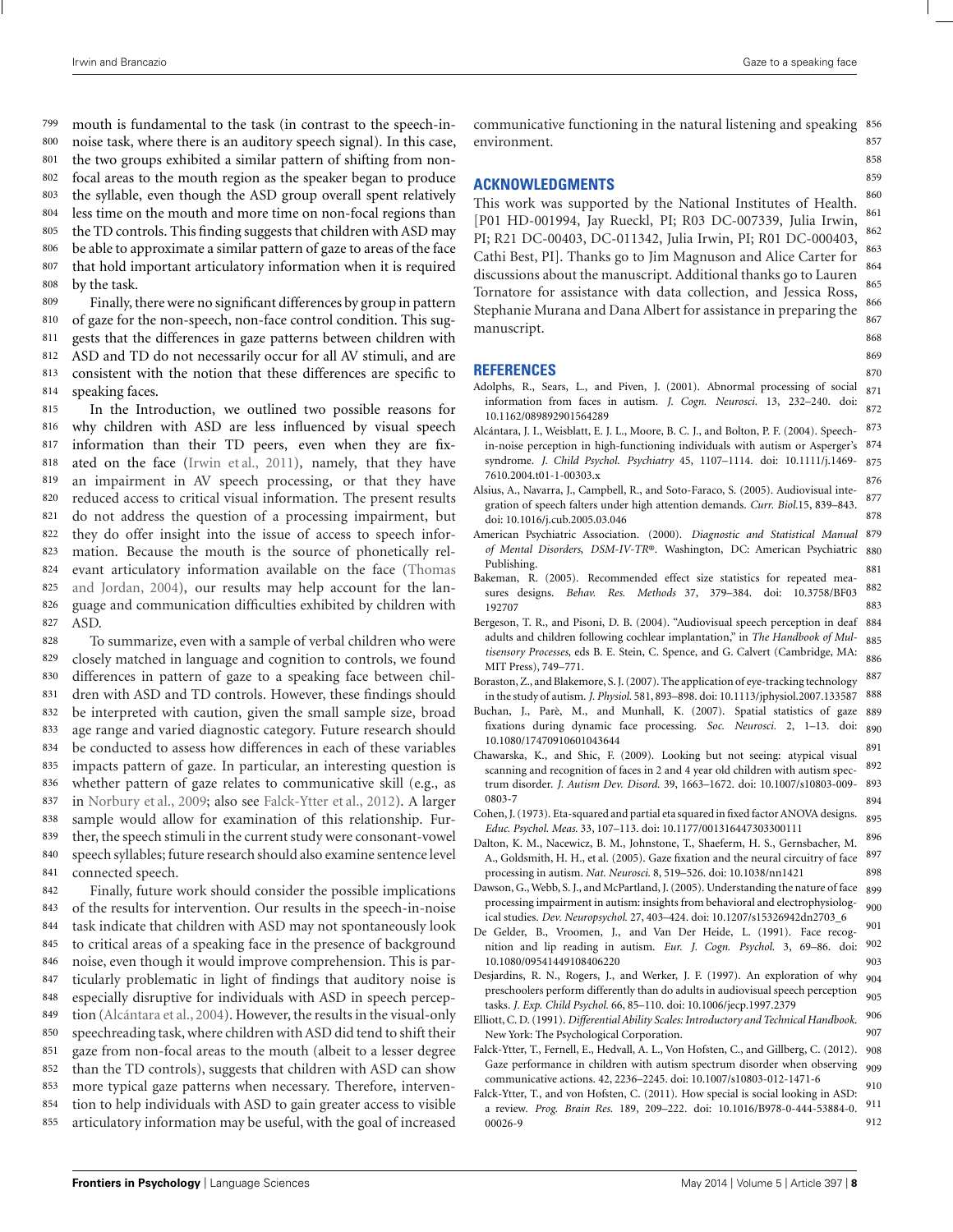- <span id="page-8-0"></span>913 914 Foxe, J. J., Molholm, S., Del Bene, V. A., Frey, H. P., Russo, N. N., Blanco, D., et al. (2013). Severe multisensory speech integration deficits in high-functioning
- 915 school-aged children with autism spectrum disorder (ASD) and their resolution
- 916 during early adolescence. *Cereb. Cortex* doi: 10.1093/cercor/bht213 [Epub ahead of print].
- 917 918 919 Hobson, R. P., Ouston, J., and Lee, A. (1988). What's in a face? The case of autism. *Br. J. Psychol.* 79, 441–453. doi: 10.1111/j.2044-8295.1988. tb02745.x
- 920 921 Hutt, C., and Ounstead, C. (1966). The biological significance of gaze aversion with particular reference to the syndrome of infantile autism. *Behav. Sci.* 11, 346–356. doi: 10.1002/bs.3830110504
- 922 923 Iarocci, G., and McDonald, J. (2006). Sensory integration and the perceptual experience of persons with autism. *J. Autism Dev. Disord.* 36, 77–90. doi:
- 924 10.1007/s10803-005-0044-3 Iarocci, G., Rombough, A., Yager, J., Weeks, D. J., and Chua, R. (2010). Visual
- 925 926 influences on speech perception in children with autism. *Autism* 14, 305–320. doi: 10.1177/1362361309353615
- 927 928 929 Irwin, J. R., Tornatore, L., Brancazio, L., and Whalen, D. H. (2011). Can children with autism spectrum disorders "hear" a speaking face? *Child Dev.* 82, 1397–1403. doi: 10.1111/j.1467-8624.2011.01619.x
- 930 931 Jemel, B., Mottron, L., and Dawson, M. (2006). Impaired face processing in autism: fact or artifact? *J. Autism Dev. Disord.* 36, 91–106. doi: 10.1007/s10803-005- 0050-5
- 932 933 934 Kleinhans, N. M., Richard, T., Sterling, L., Stegbauer, K. C., Mahurin, R., Johnson, L. C., et al. (2008). Abnormal functional connectivity in autism spectrum disorders during face processing. *Brain* 131, 1000–1012. doi: 10.1093/brain/ awm334
- 935 936 937 938 Klin, A., Jones, W., Schultz, R., Volkmar, F. R., and Cohen, D. J. (2002). Visual fixation patterns during viewing of naturalistic social situations as predictors of social competence in individuals with autism. *Arch. Gen. Psychiatry* 59, 809–816. doi: 10.1001/archpsyc.59.9.809
- 939 940 Lachs, L., and Pisoni, D. B. (2004). Specification of cross-modal source information in isolated kinematic displays of speech. *J. Acoust. Soc. Am.* 116, 507–518. doi: 10.1121/1.1757454
- 941 942 943 Lachs, L., Pisoni, D. B., and Kirk, K. I. (2001). Use of audiovisual information in speech perception by prelingually deaf children with cochlear implants: a first report. *Ear Hear.* 22, 236–251. doi: 10.1097/00003446-200106000- 00007
- 944 945 946 947 Lord, C., Risi, S., Lambrecht, L., Cook, E., Leventhal, B., DiLavore, P., et al. (2000). The autism diagnostic observation schedule generic: a standard measure of social and communication deficits associated with the spectrum of autism. *J. Autism Dev. Disord.* 30, 205–223. doi: 10.1023/A:1005 592401947
- 948 949 950 Lord, C., Rutter, M., DiLavore, P. C., and Risi, S. (2002). *Autism Diagnostic Observation Schedule: Manual*. Los Angeles, CA: Western Psychological Services.
- 951 952 Lord, C., Rutter,M., and LeCouteur,A. (1994). Autism Diagnostic Interview Revised: a revised version of a diagnostic interview for caregivers of individuals with
- 953 954 possible pervasive developmental disorders. *J. Autism Dev. Disord.* 24, 659–685. doi: 10.1007/BF02172145
- 955 956 MacDonald, J., Andersen, S., and Bachmann, T. (2000). Hearing by eye: how much spatial degradation can be tolerated? *Perception* 29, 1155–1168. doi: 10.1068/p3020
- 957 958 959 MacDonald, J., and McGurk, H. (1978). Visual influences on speech perception processes. *Percept. Psychophys.* 24, 253–257. doi: 10.3758/ BF03206096
- 960 Massaro, D. W., and Bosseler, A. (2003). Perceiving speech by ear and eye: multimodal integration by children with autism. *J. Dev. Learn. Disord.* 7, 111–146.
- 961 962 McGurk, H., and MacDonald, J. (1976). Hearing lips and seeing voices. *Nature* 264, 746–748. doi: 10.1038/264746a0
- 963 964 965 Meltzoff, A. N., and Kuhl, P. K. (1994). "Faces and speech: intermodal processing of biologically relevant signals in infants and adults," in *The Development of Intersensory Perception: Comparative Perspectives*, eds D. J. Lewkowitz and R. Lickliter (Hillsdale, NJ: Erlbaum),
- 966 967 335–369. Menard, L., Dupont, S., Baum, S. R., and Aubin, J. (2009). Perception and perception
- 968 969 of French vowels by congenitally blind adults and sighted adults. *J. Acoust. Soc. Am.* 126, 1406–1414. doi: 10.1121/1.3158930
- 970 971 972 Mongillo, E., Irwin, J. R., Whalen, D. H., Klaiman, C., Carter, A. S., and Schultz, R. T. (2008). Audiovisual processing in children with and without autism spectrum disorders. *J. Autism Dev. Disabil.* 38, 1439–1458. doi: 10.1007/s10803-007- 0521-y
- 973 974 975 976 Neumann, D., Spezio, M. L., Piven, J., and Adolphs, R. (2006). Looking you in the mouth: abnormal gaze in autism resulting from impaired top-down modulation of visual attention. *Soc. Cogn. Affect. Neurosci.* 1, 194–202. doi: 10.1093/scan/nsl030
- 977 978 979 Norbury, C. F., Brock, J., Cragg, L., Einav, S., Griffiths, H., and Nation, K. (2009). Eye movement patterns are associated with communicative competence in autism spectrum disorders. *J. Child Psychol. Psychiatry* 50, 834–852. doi: 10.1111/j.1469- 7610.2009.02073.x
- 980 981 982 Olejnik, S., and Algina, J. (2003). Generalized eta and omega squared statistics: measures of effect size for some common research designs. *Psychol. Methods* 8, 434–447. doi: 10.1037/1082-989X.8.4.434
- 983 984 Pelphrey, K. A., Sasson, N. J., Reznick, J. S., Paul, G., Goldman, B. D., and Piven, J. (2002). Visual scanning of faces in autism. *J. Autism Dev. Disord.* 32, 249–261. doi: 10.1023/A:1016374617369
- 985 986 987 Phillips, W., Baron-Cohen, S., and Rutter, M. (1992). The role of eye contact in goal detection: evidence from normal infants and children with autism or mental handicap. *Dev. Psychopathol.* 4, 375–383. doi: 10.1017/S09545794 00000845
- 988 989 990 991 Reisberg, D., McLean, J., and Goldfield, A. (1987). "Easy to hear but hard to understand: A lip-reading advantage with intact auditory stimuli," in *Hearing by Eye: The Psychology of Lip-Reading*, eds B. Dodd and R. Campbell (London, UK: Lawrence Erlbaum Associates, Ltd), 97–113.
- 992 993 Remez, R. E., Rubin, P. E., Pisoni, D. B., and Carrell, T. D. (1981). Speech perception without traditional speech cues. *Science* 212, 947–950. doi: 10.1126/science.7233191
- 994 995 996 Saalasti, S., Kätsryi, J., Tiippana, K., Laine-Hernandez, M., von Wendt, L., and Sams, M. (2012). Audiovisual speech perception and eye gaze behavior of adults with asperger syndrome. *J. Autism Dev. Disord.* 42, 1606–1615. doi: 10.1007/s10803- 011-1400-0
- 997 998 999 Semel, E, Wiig E. H., and Secord, W. A. (2003). *Clinical Evaluation of Language Fundamentals 4 (CELF-4) Technical Manual*. San Antonio, TX: The Psychological **Corporation**
- 1000 1001 Senju, A., and Johnson, M. H. (2009). Atypical eye contact in autism: models, mechanisms and development. *Neurosci. Biobehav. Rev.* 33, 1204–1214. doi: 10.1016/j.neubiorev.2009.06.001
- 1002 1003 Smith, E., and Bennetto, L. (2007). Audiovisual speech integration and lipreading in autism. *J. Child Psychol.* 48, 813–821. doi: 10.1111/j.1469-7610.2007.01766.x
- 1004 1005 1006 Speer, L. L., Cook, A. E., McMahon, W. M., and Clark, E. (2007). Face processing in children with autism. *Autism* 11, 265–277. doi: 10.1177/136236130 7076925
- 1007 1008 Spezio, M. L., Adolphs, R., Hurley, R. S. E., and Piven, J. (2007). Abnormal use of facial information in high-functioning autism. *J. Autism Dev. Disord.* 37, 929–939. doi: 10.1007/s10803-006-0232-9
- 1009 1010 1011 1012 Sterling, L., Dawson, G., Webb, S., Murias, M., Munson, Panagiotidies, H., et al. (2008). The role of face familiarity in eye tracking of faces by individuals with autism spectrum disorders. *J. Autism Dev. Disord.* 38, 1666–1675. doi: 10.1007/s10803-008- 0550-1
- 1013 1014 1015 Sumby, W. H., and Pollack, I. (1954). Visual contribution to speech intelligibility in noise. *J. Acoust. Soc. Am.* 26, 21. doi: 10.1121/1. 1907384
- 1016 1017 Thomas, S. M., and Jordan, T. R. (2004). Contributions to oral and extraoral facial movement to visual and audiovisual speech perception. *J. Exp. Psychol. Hum. Percept. Perform.* 30, 873–888. doi: 10.1037/0096-1523.30.5.873
- 1018 1019 Volkmar, F. R., and Mayes, L. C. (1990). Gaze behavior in autism. *Dev. Psychopathol.* 2, 61–69. doi: 10.1017/S0954579400000596
- 1020 1021 Volkmar, F. R., Sparrow, S. S., Rende, R. D., and Cohen, D. J. (1989). Facial perception in autism. *J. Child Psychol. Psychiatry* 30, 591–598. doi: 10.1111/j.1469-7610.1989.tb00270.x
- 1022 1023 1024 Williams, J. H. G., Massaro, D.W., Peel, N. J., Bosseler, A., and Suddendorf, T. (2004). Visual-auditory integration during speech imitation in autism. *Res. Dev. Disabil.* 25, 559–575. doi: 10.1016/j.ridd.2004.01.008
- 1025 1026 Woynaroski, T. G., Kwayke, L. D., Foss-Feig, J. H., Stevenson, R., Stone, W. L., and Wallace, M. (2013). Multisensory speech perception in children with autism